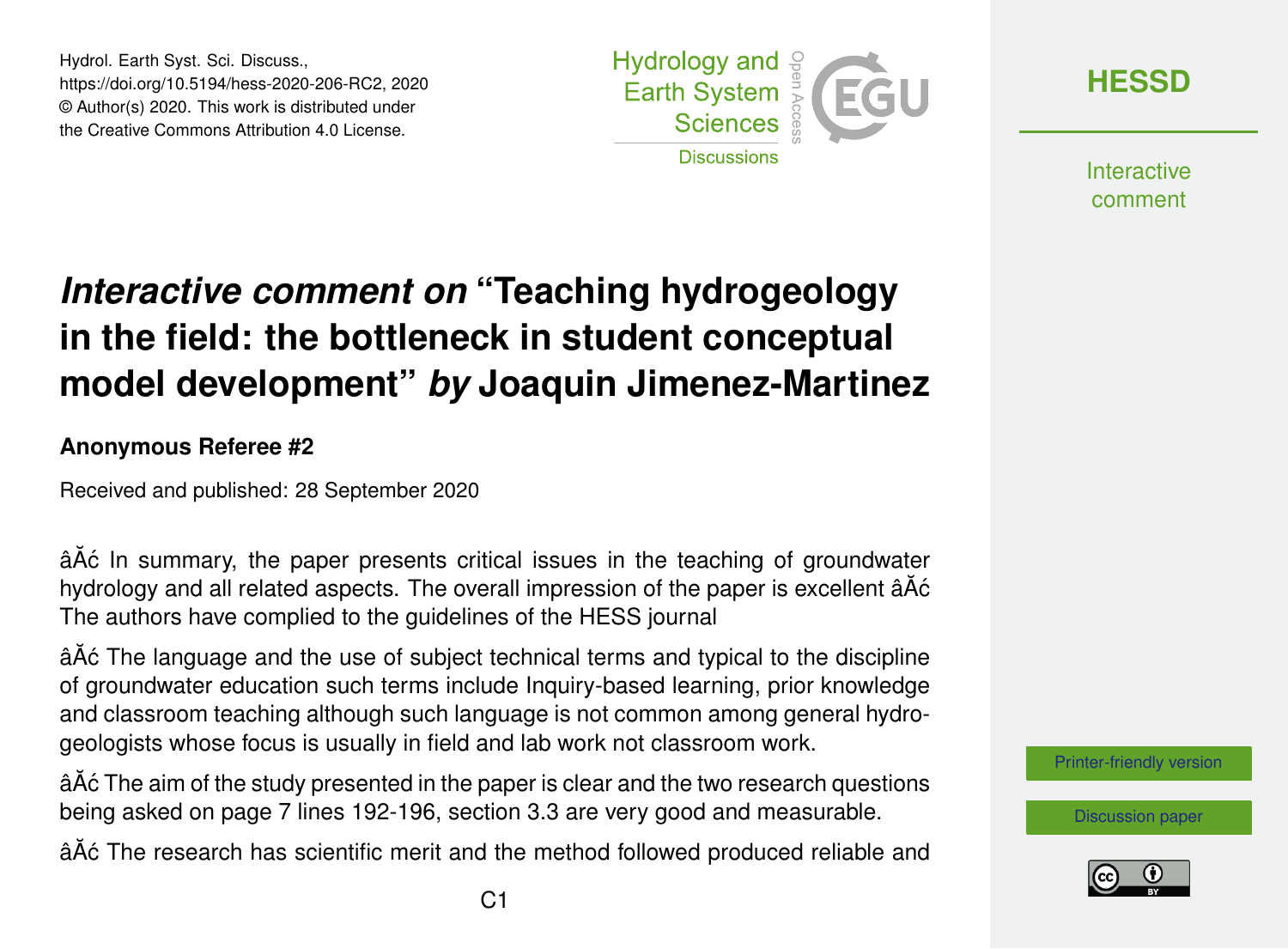valid results although the sample size calculation was not clarified but the sample population that produced results was described and the justification for the study population was implicitly provided when one looks at table 1 lines 139-143 on page 5.

â $\tilde{A}$ c The argument presented in the paper is logic and the motivation for the argument was provided. However, the psychological approach on mental models was not accompanied by factors for such differences among the sample subjects although a reader could deduce such factors based on information presented on table 1 lines 139-143 on page 5. Factor for such prior knowledge could have been elaborated more. For example, does prior knowledge means lessons on groundwater field-school and modelling during undergraduate levels before at masters' level? This is what it seems to imply.

â $\tilde{A}$ ć Interpretation of results is clear and followed scientific statistical methods. However, how factors such as size of the class, language used, subjects taken before or alongside groundwater hydrology, level at which students learning groundwater, exposure to field and lab equipment and field-school at undergraduate level would have produced probably slightly different results when groundwater hydrology is introduced at Masters level. In some countries like South Africa especially at the University of the Western Cape, groundwater hydrology are from undergraduate students [Years 1-4] to postgraduate students [Masters and PhD students]. In addition, the use of English as media of teaching had been assumed to be clear to all students which are not the case. The education background in terms of exposure to natural science subjects has been assumed to be uniform which is not true. All these factors make me agree with the authors of the paper that specific lessons in the classroom, prior to going to the field to introduce methodologies for conceptual model expressions should be integrated into courses based on active learning. In addition, I agree that inclusion of physical models for classroom teaching, prior to going to the field will help students understanding of conceptual models [Lines 296-301 page 11

Specific points about the paper [with highlights pages and paragraphs] The paper presents valid research that tells us something new about how we should train our Interactive comment

[Printer-friendly version](https://hess.copernicus.org/preprints/hess-2020-206/hess-2020-206-RC2-print.pdf)

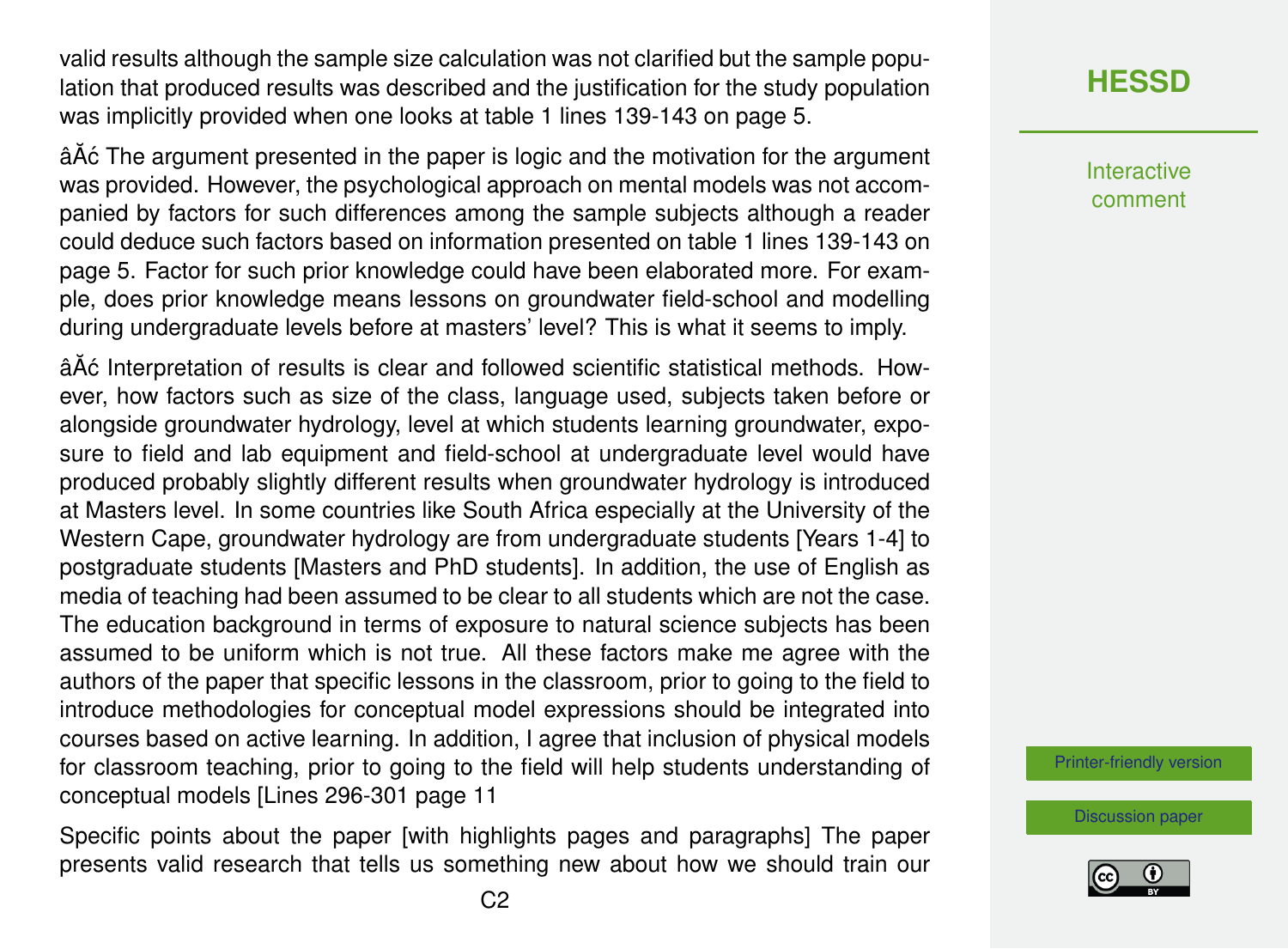young groundwater hydrologists. Other key points in the paper are as follows:

âA $\acute{\rm{o}}$  Teaching strategies: Lecture, field and practical classes method of teaching remains the common one among Groundwater hydrology educators

âA $\acute{\text{o}}$  Heterogeneity in prior knowledge of learners will remain prevalent because groundwater hydrology is applied science and it draws on learners with diverse background

âÁc Provision on appropriate basics in groundwater flow and transport should be promoted and support and in addition I add that recharge-discharge topic should be introduced at undergraduate with physical models and conceptual models during fieldschools trips in order to grow students in modelling world

â $\tilde{A}$ ć Implementing the in-situ-lecture-based explanation [theoretical knowledge] with inquiry-based learning [data gathering, analysis and interpretation] as shown on page 3 lines 88-89] in groundwater hydrology lessons from undergraduate to postgraduate will strengthen the modelling and address the problems being presented in this paper.

âĂć Spatial visualization versus visual penetration ability as presented on page 4 lines 119-125. What seems more problematic is the visual penetration ability among many students. Students tend to understand spatial visualisation fasters when they are in the field during field-school trip and tend to draw cross-sections or profiles easier of what they see on the surface but the ability for visual penetration remains a challenge. [It is like asking them to draw a conceptual model of heaven with all angels signing or dancing]. At this point student with geological background tend to understand this type of visualisation better and quicker if they learned geological cross-sections.

âĂć The paper was based on the case study that based on master curriculum in groundwater hydrology. However, if undergraduate curriculum in groundwater hydrology was used, maybe results could have been different. At Masters' level, students have acquired prior knowledge from various disciplines as shown on Table 1 and **[HESSD](https://hess.copernicus.org/preprints/)**

Interactive comment

[Printer-friendly version](https://hess.copernicus.org/preprints/hess-2020-206/hess-2020-206-RC2-print.pdf)